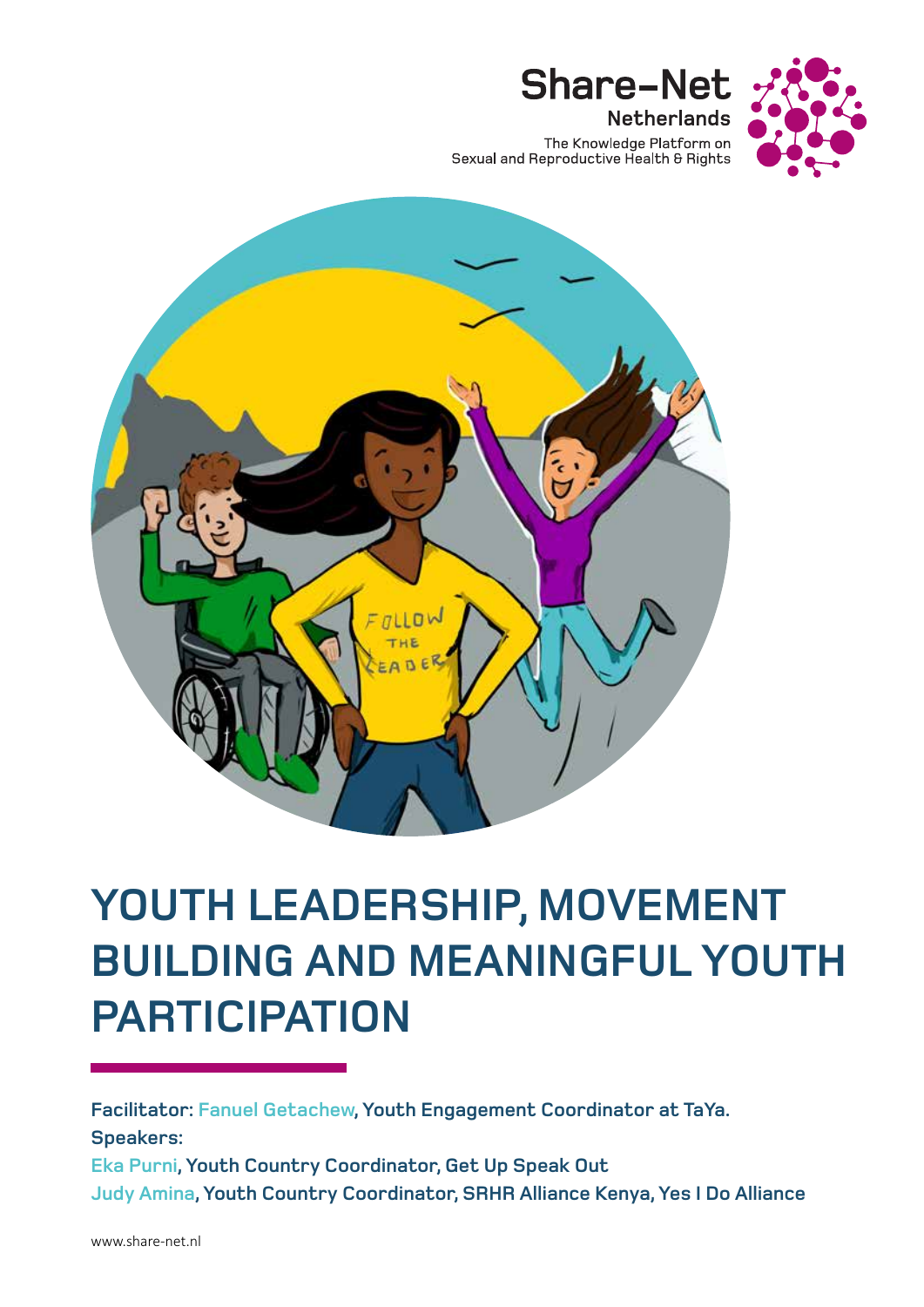### **INTRODUCTION**

This session included a panel discussion of youth country coordinators from Indonesia and Kenya. The session looked at the challenges faced and the experiences of young people in the SRHR alliances. It also looked at best practices which we can use in future to ensure the inclusion of young people in leadership roles in SRHR programmes.

## **KEY TAKEAWAYS FROM THE DISCUSSION**

#### **WHAT ARE CHALLENGES IN THE PARTNERSHIPS RELATED TO THE TOPIC?**

- Meaningful Youth Participation (MYP) is not the same in every organisation. MYP should be considered as a spectrum and should be implemented step by step.
- The main challenge that was experienced by the speakers was that sometimes, adults did not fully grasp the concept of adult-youth partnerships. Eka shared that she experienced discrimination, even from government officials, as they question whether young people are best placed and experienced enough to be bringing issues forward.
- Cultural norms was another challenge which was experienced. At the beginning of the Yes I Do programme men did not allow young girls to speak about SRHR. It took time for the communities to understand that young people know best how to talk about their own issues. It took time for the adult-youth partnerships to develop.
- Lack of confidence that young people had in themselves was yet another challenge. Many young people did not realise that speaking out about their issues was their right.

#### **WHAT ARE THE STRATEGIES USED IN THE PARTNERSHIPS RELATED TO THE TOPIC?**

- Most SRHR programmes use trainers and professionals who are already knowledgeable on SRHR. But in the Yes I Do programme, young people were trained as peer educators. This was a good strategy as the programme empowered young people who previously had no SRHR knowledge.
- The Get Up Speak Out (GUSO) programme was also very deliberate on the role of young people in their programme and it took quite a while to build the confidence of young people. However, after the MYP training, it helped to shape opinions and reflect on the assumptions that adults have about young people and vice versa.
- Working with peer educators was also a good strategy in the partnerships as it resulted in more young people being aware of SRHR. The peer educators worked in communities and villages (at grass-roots level) and these are also the areas where much discrimination is found. However, the utilisation of peer educators meant that young people eventually warmed up and wanted to learn about SRHR.
- Working with a youth council was also an effective strategy in the partnerships. It was shared that the existence of this council resulted in it being easier and more comfortable for young people to come up with youth-led ideas.
- Engagement with country assemblies was a good strategy to connect young people and policymakers. Governments can be closed and intimidating to young people. However, it was observed during the country assemblies that the policymakers took the voices of young people seriously and even included budget in their policies and plans to addresses issues which the young people raised.